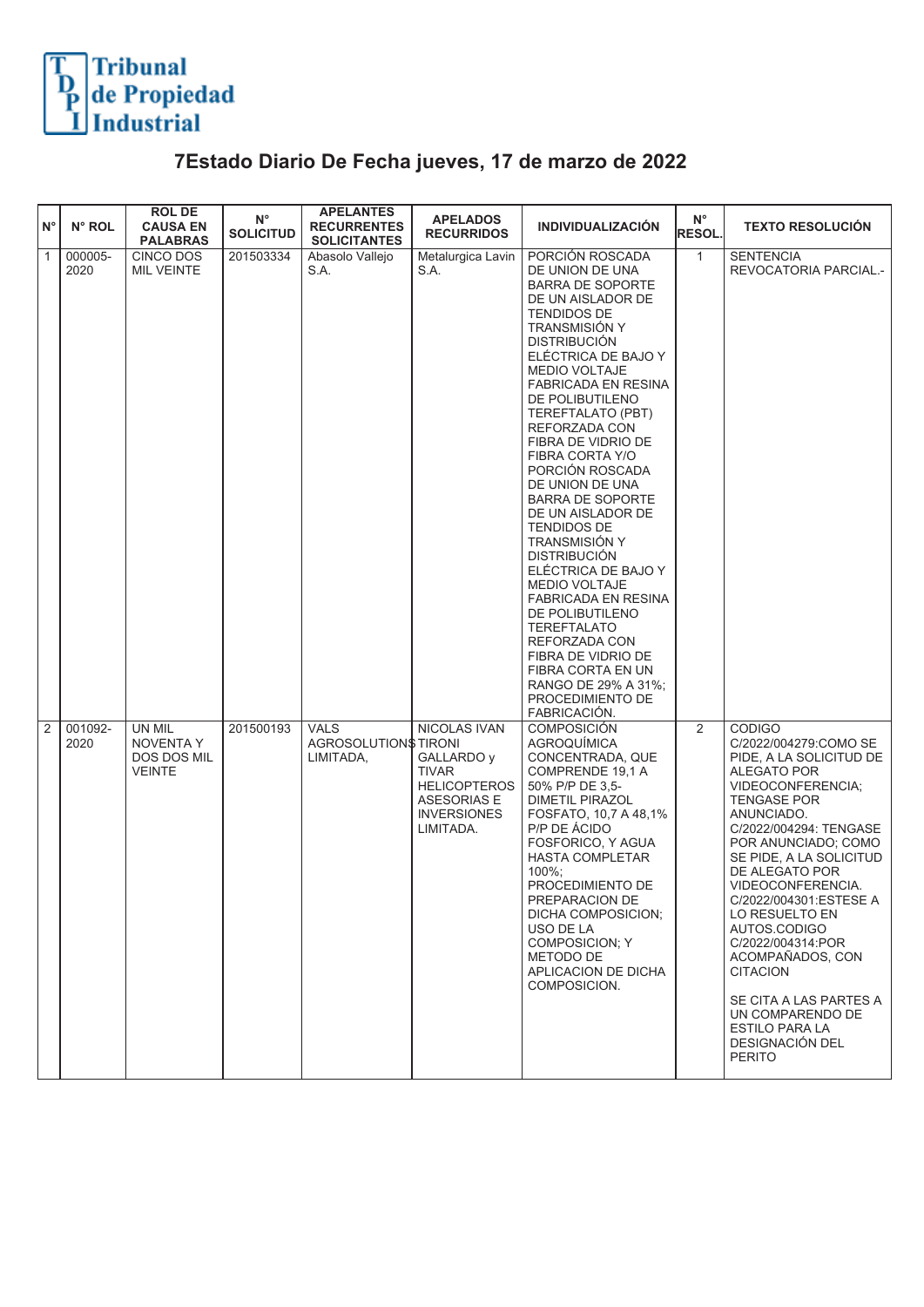| $N^{\circ}$ | N° ROL          | <b>ROL DE</b><br><b>CAUSA EN</b><br><b>PALABRAS</b>                                       | $N^{\circ}$<br><b>SOLICITUD</b> | <b>APELANTES</b><br><b>RECURRENTES</b><br><b>SOLICITANTES</b> | <b>APELADOS</b><br><b>RECURRIDOS</b> | <b>INDIVIDUALIZACIÓN</b>                                                                                                                                                                                                                                                                                                                                                                                                                                                                                                                                             | $N^{\circ}$<br><b>RESOL.</b> | <b>TEXTO RESOLUCIÓN</b>                                                                                                                                                                                                                                                                                                                                                                                                                              |
|-------------|-----------------|-------------------------------------------------------------------------------------------|---------------------------------|---------------------------------------------------------------|--------------------------------------|----------------------------------------------------------------------------------------------------------------------------------------------------------------------------------------------------------------------------------------------------------------------------------------------------------------------------------------------------------------------------------------------------------------------------------------------------------------------------------------------------------------------------------------------------------------------|------------------------------|------------------------------------------------------------------------------------------------------------------------------------------------------------------------------------------------------------------------------------------------------------------------------------------------------------------------------------------------------------------------------------------------------------------------------------------------------|
| 3           | 001264-<br>2020 | UN MIL<br><b>DOSCIENTOS</b><br><b>SESENTA Y</b><br><b>CUATRO DOS</b><br><b>MIL VEINTE</b> | 201701593                       | <b>ERIEZ</b><br>MANUFACTURING<br>CO.                          |                                      | <b>SISTEMA PARA</b><br><b>CONCENTRAR</b><br>MEZCLAS DE<br><b>PARTÍCULAS</b><br><b>HIDRÓFOBAS E</b><br>HIDRÓFILAS EN UN<br>MEDIO FLUIDO, QUE<br><b>COMPRENDE: UNA</b><br><b>CÁMARA DE</b><br>SEPARACIÓN CON<br>DOS O MÁS<br><b>COMPARTIMIENTOS</b><br>DE PROCESAMIENTO<br>EN SERIE, UN<br><b>COLECTOR PARA LA</b><br>INTRODUCCIÓN DE<br>AGUA DE OSCILACIÓN.<br>UN LAVADOR DE<br><b>REBOSE POR ENCIMA</b><br>DE LA CÁMARA DE<br>SEPARACIÓN, Y UN<br>COMPARTIMIENTO DE<br><b>DESHIDRATACIÓN</b><br>BAJO LA CÁMARA DE<br>SEPARACIÓN;<br>MÉTODO PARA<br>CONCENTRAR MEZCLA | $\overline{2}$               | CODIGO C/2022/004351:<br>TENGASE PRESENTE LA<br>DELEGACIONCODIGO<br>C/2022/004352: TENGASE<br><b>POR</b><br>ANUNCIADOCODIGO<br>C/2022/004337: A LO<br>PRINCIPAL: TENGASE<br>PRESENTE: AL OTROSI:<br>POR ACOMPAÑADO.<br>M.M.R. DESIGNASE<br>PERITO A DON RODRIGO<br>NAVARRETE RAGGA,<br><b>INGENIERO CIVIL</b><br><b>MECÁNICO</b>                                                                                                                     |
| 4           | 001405-<br>2020 | UN MIL<br><b>CUATROCIENTOS</b><br>CINCO DOS<br><b>MIL VEINTE</b>                          | 201600248                       | <b>TESSENDERLO</b><br><b>GROUP NV</b>                         |                                      | MÉTODO PARA<br>PRODUCIR UN<br><b>MATERIAL</b><br><b>QUERATINOSO</b><br><b>HIDROLIZADO</b>                                                                                                                                                                                                                                                                                                                                                                                                                                                                            | $\overline{2}$               | CÓDIGO C/2022/004305: A<br>LO PRINCIPAL: COMO SE<br>PIDE, A LA SUSPENSION<br>SOLICITADA; AL OTROSI:<br>POR ACOMPAÑADO.<br>REITERESE DECRETO<br><b>AUTOS EN RELACION</b><br>POR CAMBIO DE ESTADO<br><b>PROCESAL</b>                                                                                                                                                                                                                                   |
| 5           | 001450-<br>2020 | UN MIL<br><b>CUATROCIENTOS</b><br><b>CINCUENTA</b><br><b>DOS MIL</b><br><b>VEINTE</b>     | 201503511                       | Rockwood<br>Lithium Inc                                       | <b>SQM SALAR</b><br>S.A.             | PROCESO PARA<br><b>PREPARAR</b><br>CARBONATO DE LITIO.<br>CON LAS ETAPAS DE<br>PREPARAR UNA<br>SALMUERA AL 6 DE<br>LITIO, AGREGAR KCL,<br>ELIMINAR BORO,<br>AGREGAR LICOR<br>MADRE, AGREGAR<br>CAO Y NA2CO3,<br><b>PRECIPITAR</b><br>CARBONATO DE LITIO.<br>FILTRAR, INTRODUCIR<br>CO <sub>2</sub> A UNA<br><b>SUSPENSION PARA</b><br><b>PRODUCIR</b><br><b>BICARBONATO LITIO.</b><br><b>FILTRAR Y PRECIPITAR</b><br>LITIO DIVISIONAL 2012-<br>79.                                                                                                                   | 2                            | CÓDIGOS C/2022/004321<br>Y C/2022/004346: POR<br>ACOMPAÑADOS, CON<br>CITACION.CÓDIGO<br>C/2022/004347: TENGASE<br>POR ANUNCIADO; COMO<br>SE PIDE, A LA SOLICITUD<br>DE ALEGATO POR<br>VIDEOCONFERENCIA;<br><b>TENGASE</b><br>PRESENTE.CÓDIGO<br>C/2022/004354: A LO<br>PRINCIPAL: COMO SE<br>PIDE, A LA SUSPENSION<br>SOLICITADA: AL OTROSI:<br>POR ACOMPAÑADO.<br>REITERESE DECRETO<br>AUTOS EN RELACION<br>POR CAMBIO DE ESTADO<br><b>PROCESAL</b> |
| 6           | 000230-<br>2022 | <b>DOSCIENTOS</b><br><b>TREINTA DOS</b><br>MIL VEINTE Y<br>DOS.                           | 1403649                         | <b>SEAL SPA</b>                                               | EBEMA S.A.                           | <b>EMA</b>                                                                                                                                                                                                                                                                                                                                                                                                                                                                                                                                                           | $\overline{2}$               | CÓDIGO C/2022/004348: A<br>LO PRINCIPAL: TENGASE<br>POR ANUNCIADO; AL<br>PRIMER OTROSI: COMO<br>SE PIDE, A LA SOLICITUD<br>DE ALEGATO POR<br>VIDEOCONFERENCIA; AL<br>SEGUNDO OTROSI:<br>TENGASE PRESENTE.<br><b>SENTENCIA</b><br>REVOCATORIA PARCIAL                                                                                                                                                                                                 |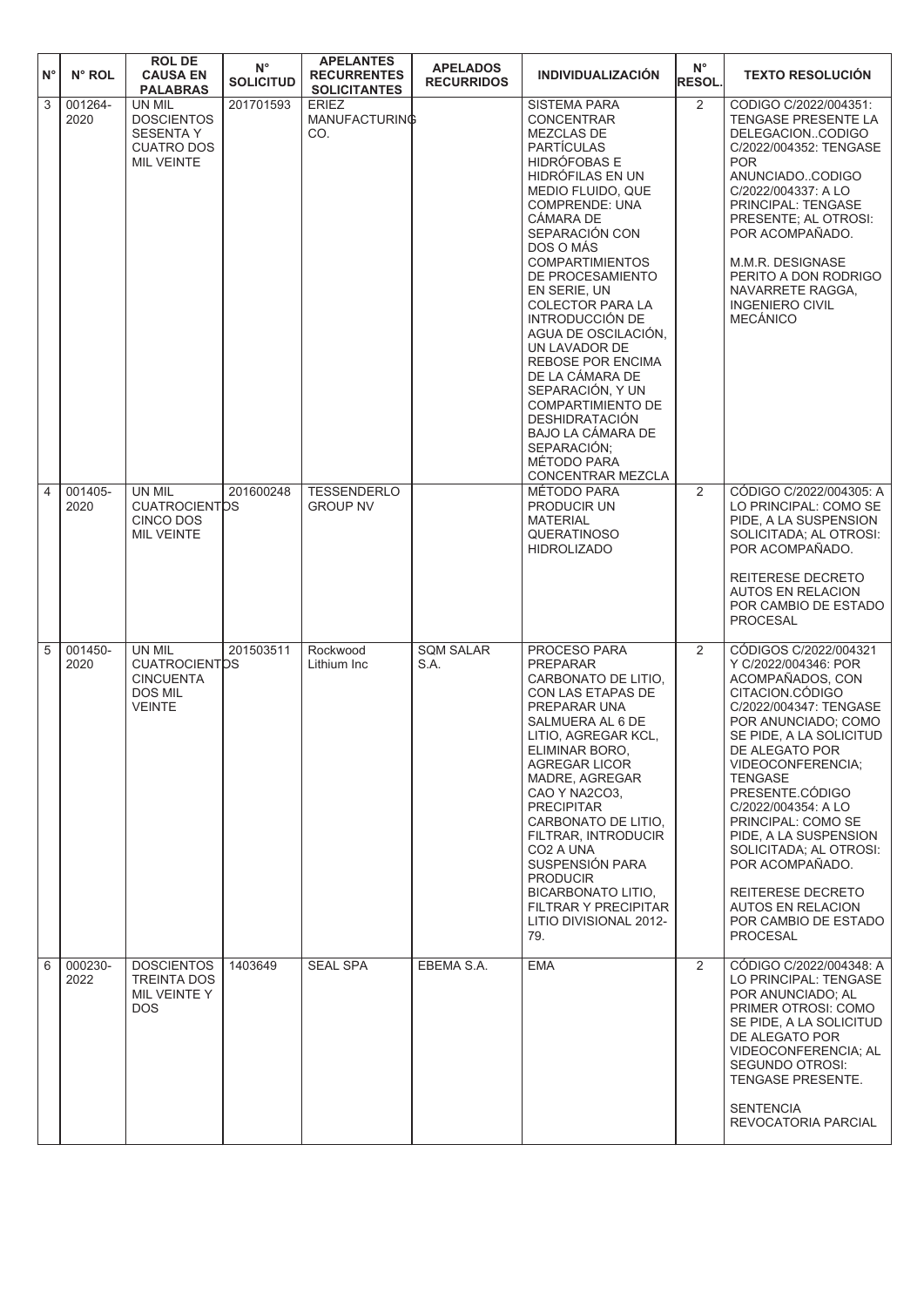| $N^{\circ}$    | $N^{\circ}$ ROL    | <b>ROL DE</b><br><b>CAUSA EN</b><br><b>PALABRAS</b>                                    | $N^{\circ}$<br><b>SOLICITUD</b> | <b>APELANTES</b><br><b>RECURRENTES</b><br><b>SOLICITANTES</b>     | <b>APELADOS</b><br><b>RECURRIDOS</b> | <b>INDIVIDUALIZACIÓN</b>            | $N^{\circ}$<br><b>RESOL.</b> | <b>TEXTO RESOLUCIÓN</b>                                                                                                                                                                                                                                                                                         |  |
|----------------|--------------------|----------------------------------------------------------------------------------------|---------------------------------|-------------------------------------------------------------------|--------------------------------------|-------------------------------------|------------------------------|-----------------------------------------------------------------------------------------------------------------------------------------------------------------------------------------------------------------------------------------------------------------------------------------------------------------|--|
| $\overline{7}$ | 000238-<br>2022    | <b>DOSCIENTOS</b><br><b>TREINTA Y</b><br>OCHO DOS<br>MIL VEINTE Y<br><b>DOS</b>        | 1396619                         | <b>EUROFARMA</b><br>CHILE S.A.                                    |                                      | <b>JUVENTA</b>                      | 2                            | CODIGO C/2022/004304: A<br>LO PRINCIPAL: TENGASE<br>PRESENTE LA<br>DELEGACIONCODIGO<br>C/2022/004304: COMO SE<br>PIDE, A LA SOLICITUD DE<br>ALEGATO POR<br>VIDEOCONFERENCIA Y<br><b>TENGASE POR</b><br>ANUNCIADO.<br><b>SENTENCIA</b><br><b>CONFIRMATORIA</b>                                                   |  |
| 8              | 000242-<br>2022    | <b>DOSCIENTOS</b><br><b>CUARENTA Y</b><br>DOS DOS MIL<br><b>VEINTEY</b><br><b>DOS</b>  | 1371713                         | <b>NAUTITURISMO</b><br><b>ISLA RENAICO</b><br>LIMITADA            |                                      | NAUTITURISMO ISLA<br><b>RENAICO</b> | 2                            | CODIGO C/2022/004296: A<br>LO PRINCIPAL: TENGASE<br>POR ANUNCIADO; AL<br>PRIMER OTROSI: COMO<br>SE PIDE, A LA SOLICITUD<br>DE ALEGATO POR<br>VIDEOCONFERENCIA; AL<br>SEGUNDO OTROSI: POR<br>ACOMPAÑADO: AL<br><b>TERCER OTROSI:</b><br>TENGASE PRESENTE.<br><b>SENTENCIA</b><br><b>REVOCATORIA</b>              |  |
| 9              | 000246-<br>2022    | <b>DOSCIENTOS</b><br><b>CUARENTA Y</b><br>SEIS DOS MIL<br><b>VEINTEY</b><br><b>DOS</b> | 1392259                         | <b>METROLOGIC</b><br><b>GROUP SAS</b>                             |                                      | <b>METROLOG</b>                     | 2                            | CÓDIGO C/2022/004307:<br>TENGASE PRESENTE LA<br>DELEGACIONCÓDIGO<br>C/2022/004308: A LO<br>PRINCIPAL: TENGASE<br>POR ANUNCIADO; AL<br>OTROSI: COMO SE PIDE,<br>A LA SOLICITUD DE<br><b>ALEGATO POR</b><br>VIDEOCONFERENCIACÓDIGC<br>C/2022/004341: POR<br>ACOMPAÑADO.<br><b>SENTENCIA</b><br><b>REVOCATORIA</b> |  |
|                | 10 000249-<br>2022 | DOSCIENTOS   1411917<br><b>CUARENTA Y</b><br>NUEVE DOS<br>MIL VEINTE Y<br>DOS.         |                                 | SEBASTIÁN<br><b>ALEJANDRO</b><br><b>VALDÉS</b><br><b>CERECEDA</b> |                                      | REGALOS OK!                         | $\mathbf{1}$                 | <b>SENTENCIA</b><br><b>REVOCATORIA</b>                                                                                                                                                                                                                                                                          |  |
|                | 11 000250-<br>2022 | <b>DOSCIENTOS</b><br><b>CINCUENTA</b><br><b>DOS MIL</b><br><b>VEINTEY</b><br>DOS.      | 1387926                         | <b>DSM IP ASSETS</b><br>B.V.                                      |                                      | <b>AZO TEST STRIPS</b>              | 2                            | CÓDIGO C/2022/004338:<br>TENGASE PRESENTE LA<br>DELEGACIONCÓDIGO<br>C/2022/004338: A LO<br>PRINCIPAL: TENGASE<br>POR ANUNCIADO: AL<br>OTROSI: COMO SE PIDE,<br>A LA SOLICITUD DE<br>ALEGATO POR<br>VIDEOCONFERENCIA.<br><b>SENTENCIA</b><br><b>REVOCATORIA</b>                                                  |  |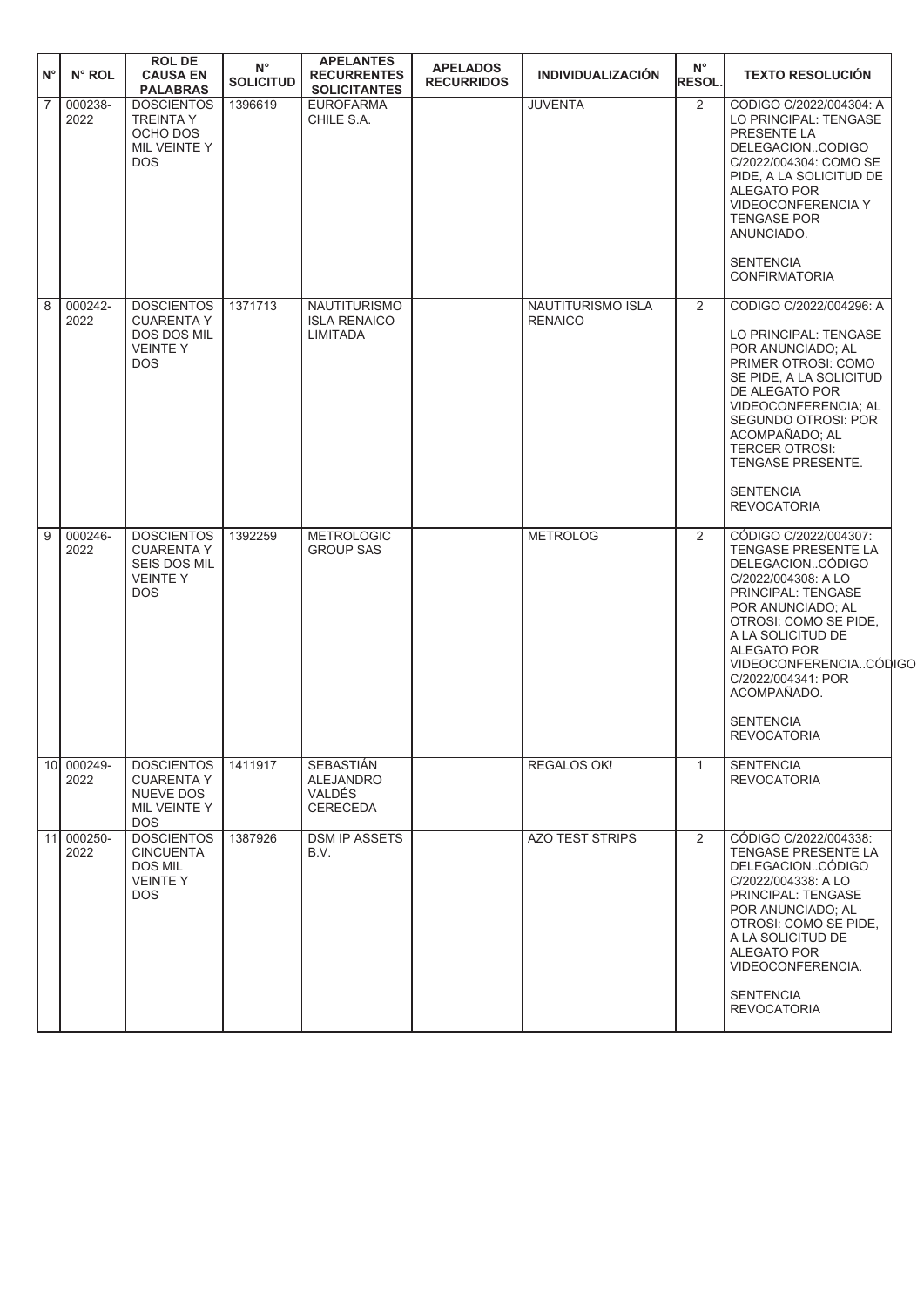| $N^{\circ}$ | N° ROL               | <b>ROL DE</b><br><b>CAUSA EN</b><br><b>PALABRAS</b>                                        | $N^{\circ}$<br><b>SOLICITUD</b> | <b>APELANTES</b><br><b>RECURRENTES</b><br><b>SOLICITANTES</b>            | <b>APELADOS</b><br><b>RECURRIDOS</b>                   | <b>INDIVIDUALIZACIÓN</b> | $N^{\circ}$<br><b>RESOL.</b> | <b>TEXTO RESOLUCIÓN</b>                                                                                                                                                                                                                                                                                                                                                                                                                                                                                          |
|-------------|----------------------|--------------------------------------------------------------------------------------------|---------------------------------|--------------------------------------------------------------------------|--------------------------------------------------------|--------------------------|------------------------------|------------------------------------------------------------------------------------------------------------------------------------------------------------------------------------------------------------------------------------------------------------------------------------------------------------------------------------------------------------------------------------------------------------------------------------------------------------------------------------------------------------------|
| 12          | 000252-<br>2022      | <b>DOSCIENTOS</b><br><b>CINCUENTA Y</b><br>DOS DOS MIL<br><b>VEINTEY</b><br><b>DOS</b>     | 1389417                         | <b>SUCESION</b><br><b>HERIBERTO</b><br><b>ERLWEIN</b><br><b>SCHLEYER</b> |                                                        | <b>SOCOS</b>             | $\overline{2}$               | CÓDIGO C/2022/004309:<br>TENGASE PRESENTE LA<br>DELEGACIONCÓDIGO<br>C/2022/004310: A LO<br>PRINCIPAL: TENGASE<br>POR ANUNCIADO; AL<br>OTROSI: COMO SE PIDE,<br>A LA SOLICITUD DE<br><b>ALEGATO POR</b><br>VIDEOCONFERENCIACO<br>DIGO C/2022/004311: POR<br>ACOMPAÑADO.<br>PÓNGASE EL<br><b>CERTIFICADO</b><br>RESPECTIVO,<br>AGREGADO AL<br>EXPEDIENTE DIGITAL, EN<br>CONOCIMIENTO DE LAS<br>PARTES PARA LOS<br>EFECTOS DE LO<br><b>DISPUESTO EN EL</b><br>ARTÍCULO 125 DEL<br>CÓDIGO DE<br>PROCEDIMIENTO CIVIL. |
|             | 13 000253-<br>2022   | <b>DOSCIENTOS</b><br><b>CINCUENTA Y</b>                                                    | 1433439                         | <b>IMPORTADORA</b><br>Y                                                  |                                                        | <b>AXIZZ</b>             | $\mathbf{1}$                 | CODIGO C/2022/004343:<br>TENGASE PRESENTE AL                                                                                                                                                                                                                                                                                                                                                                                                                                                                     |
|             |                      | <b>TRES DOS</b><br>MIL VEINTE Y<br><b>DOS</b>                                              |                                 | <b>EXPORTADORA</b><br>AXIZZ LIMITADA                                     |                                                        |                          |                              | SE HACE PARTE.                                                                                                                                                                                                                                                                                                                                                                                                                                                                                                   |
| 14          | 000254-<br>2022      | <b>DOSCIENTOS</b><br><b>CINCUENTA Y</b><br><b>CUATRO DOS</b><br>MIL VEINTE Y<br><b>DOS</b> | 1397015                         | <b>B 21 SPA</b>                                                          |                                                        | <b>B21</b>               | 2                            | CODIGO C/2022/004333: A<br>LO PRINCIPAL: TENGASE<br>POR ANUNCIADO; AL<br>PRIMER OTROSI: COMO<br>SE PIDE, A LA SOLICITUD<br>DE ALEGATO POR<br>VIDEOCONFERENCIA; AL<br><b>SEGUNDO OTROSI:</b><br><b>TENGASE PRESENTE.</b><br><b>SENTENCIA</b><br><b>REVOCATORIA</b>                                                                                                                                                                                                                                                |
|             | $15$ 000259-<br>2022 | <b>DOSCIENTOS</b><br><b>CINCUENTA Y</b><br>NUEVE DOS<br>MIL VEINTE Y<br>DOS.               | 1369980                         | AMMERAAL<br><b>BELTECH</b><br><b>MODULAR A/S</b>                         | HYUNG KI KIM.,<br><b>RENDIC</b><br><b>HERMANOS S.A</b> | <b>UNI</b>               | $\mathbf{Z}$                 | CÓDIGO C/2022/004339:<br><b>TENGASE PRESENTE LA</b><br>DELEGACIONCÓDIGO<br>C/2022/004339: TENGASE<br>POR ANUNCIADO;COMO<br>SE PIDE, A LA SOLICITUD<br>DE ALEGATO POR<br>VIDEOCONFERENCIA.CO<br>DIGO C/2022/004344:<br><b>TENGASE PRESENTE:</b><br>TENGASE PRESENTE LA<br>DELEGACIONCÓDIGO<br>C/2022/004345: TENGASE<br>POR ANUNCIADO.<br><b>SENTENCIA</b><br><b>CONFIRMATORIA</b>                                                                                                                                |
|             | 16 000260-<br>2022   | <b>DOSCIENTOS</b><br>SESENTA<br>DOS MIL<br><b>VEINTEY</b><br>DOS                           | 1333464                         | SPRAY MORET,<br>LLC.                                                     | <b>LUIS ALBERTO</b><br>LAVANDEROS<br><b>MONTECINOS</b> | SPRAYGROUND              | $\overline{2}$               | CÓDIGO C/2022/004306: A<br>LO PRINCIPAL: TENGASE<br>POR ANUNCIADO; AL<br>PRIMER OTROSI: COMO<br>SE PIDE, A LA SOLICITUD<br>DE ALEGATO POR<br>VIDEOCONFERENCIA; AL<br>SEGUNDO OTROSI:<br>TENGASE PRESENTE.<br><b>SENTENCIA</b><br>REVOCATORIA PARCIAL                                                                                                                                                                                                                                                             |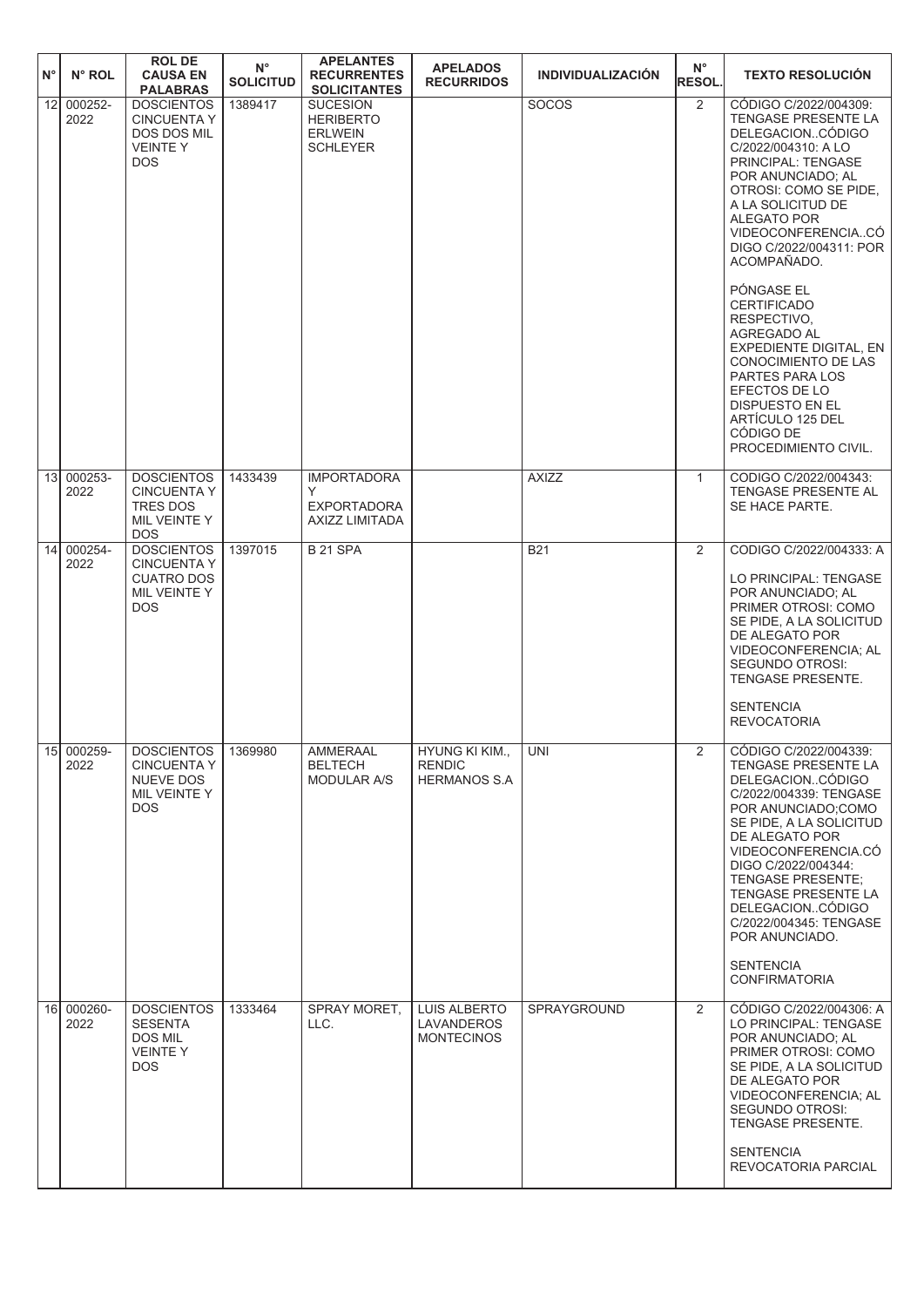| $N^{\circ}$     | N° ROL             | <b>ROLDE</b><br><b>CAUSA EN</b><br><b>PALABRAS</b>                                          | $N^{\circ}$<br><b>SOLICITUD</b> | <b>APELANTES</b><br><b>RECURRENTES</b><br><b>SOLICITANTES</b>                                      | <b>APELADOS</b><br><b>RECURRIDOS</b>                         | <b>INDIVIDUALIZACIÓN</b>            | $N^{\circ}$<br><b>RESOL.</b> | <b>TEXTO RESOLUCIÓN</b>                                                                                                                                                                                                                                         |
|-----------------|--------------------|---------------------------------------------------------------------------------------------|---------------------------------|----------------------------------------------------------------------------------------------------|--------------------------------------------------------------|-------------------------------------|------------------------------|-----------------------------------------------------------------------------------------------------------------------------------------------------------------------------------------------------------------------------------------------------------------|
| 17 <sup>1</sup> | 000261-<br>2022    | <b>DOSCIENTOS</b><br><b>SESENTA Y</b><br>UN DOS MIL<br><b>VEINTEY</b><br><b>DOS</b>         | 1465562                         | <b>BENGALA</b><br>AGRÍCOLA<br>S.A.S.,                                                              | PRODUCTOS LA<br>TRIBU CALIMA<br>S.A.S.                       | CALIMA                              | 2                            | CODIGO C/2022/004281: A<br>LO PRINCIPAL: TENGASE<br>POR ANUNCIADO; AL<br>OTROSI: COMO SE PIDE,<br>A LA SOLICITUD DE<br>ALEGATO POR<br>VIDEOCONFERENCIACO<br>DIGO C/2022/004297:<br><b>TENGASE POR</b><br>ANUNCIADO.<br><b>SENTENCIA</b><br><b>CONFIRMATORIA</b> |
|                 | 18 000262-<br>2022 | <b>DOSCIENTOS</b><br><b>SESENTA Y</b><br><b>DOS DOS MIL</b><br><b>VEINTEY</b><br><b>DOS</b> | 1320479                         | <b>ENEL S.p.A</b>                                                                                  | <b>EMPRESA</b><br>NACIONAL DE<br><b>ENERGIA ENEX</b><br>S.A. | <b>ENEX</b>                         | $\overline{2}$               | CODIGO C/2022/004340:<br>TENGASE PRESENTE LA<br>DELEGACIONCODIGO<br>C/2022/004350: COMO SE<br>PIDE, A LA SUSPENSION<br>SOLICITADA.<br>REITERESE DECRETO DE<br><b>AUTOS EN RELACION</b><br>POR CAMBIO ESTADO<br>PROCESAL.                                        |
| 19 <sup>l</sup> | 000265-<br>2022    | <b>DOSCIENTOS</b><br><b>SESENTA Y</b><br>CINCO DOS<br>MIL VEINTE Y<br><b>DOS</b>            | 1375769                         | APPLE INC.                                                                                         |                                                              | <b>SENSORKIT</b>                    | $\mathbf{1}$                 | CODIGO C/2022/004358: A<br>LO PRINCIPAL: TENGASE<br>PRESENTE AL SE HACE<br>PARTE; AL OTROSI:<br>COMO SE PIDE A LA<br>SOLICITUD DE<br>ALEGATOS; AUTOS EN<br>RELACION.                                                                                            |
| 20 <sup>1</sup> | 000269-<br>2022    | <b>DOSCIENTOS</b><br><b>SESENTA Y</b><br>NUEVE DOS<br>MIL VEINTE Y<br><b>DOS</b>            | 1404434                         | <b>DOMINGUEZ Y</b><br><b>VALDERAS</b><br>LIMITADA                                                  |                                                              | <b>TRAVEL MANAGER BY</b><br>D.V     | $\mathbf{1}$                 | <b>DESE CUENTA</b>                                                                                                                                                                                                                                              |
| 21              | 000270-<br>2022    | <b>DOSCIENTOS</b><br><b>SETENTA</b><br><b>DOS MIL</b><br><b>VEINTEY</b><br><b>DOS</b>       | 1397141                         | <b>SOCIEDAD</b><br><b>AGRICOLA</b><br><b>HACIENDA MAL</b><br>PASO Y<br><b>COMPAÑIA</b><br>LIMITADA |                                                              | <b>GRAN PASO</b>                    | $\mathbf{1}$                 | CODIGO C/2022/004353: A<br>LO PRINCIPAL: TENGASE<br>PRESENTE AL SE HACE<br><b>PARTE: AL OTROSI:</b><br>COMO SE PIDE A LA<br>SOLICITUD DE<br>ALEGATOS. AUTOS EN<br>RELACION.                                                                                     |
|                 | 22 000273-<br>2022 | <b>DOSCIENTOS</b><br><b>SETENTAY</b><br>TRES DOS<br>MIL VEINTE Y<br><b>DOS</b>              | 1439498                         | <b>ALBERTO</b><br><b>RANDOLPH</b><br><b>ZINK ROCUANT</b>                                           |                                                              | <b>TERRAZA CHIC</b>                 | $\mathbf{1}$                 | <b>DESE CUENTA</b>                                                                                                                                                                                                                                              |
|                 | 23 000274-<br>2022 | <b>DOSCIENTOS</b><br><b>SETENTAY</b><br><b>CUATRO DOS</b><br>MIL VEINTE Y<br><b>DOS</b>     | 1411707                         | <b>ALEX ANDRES</b><br>SOTO ACOSTA                                                                  |                                                              | <b>CERVEZA FANTASMA</b>             | $\mathbf{1}$                 | <b>DESE CUENTA</b>                                                                                                                                                                                                                                              |
| 24              | 000278-<br>2022    | <b>DOSCIENTOS</b><br><b>SETENTA Y</b><br>OCHO DOS<br>MIL VEINTE Y<br><b>DOS</b>             | 1432917                         | <b>EMILIO</b><br>VALLEJO, S.A.                                                                     |                                                              | CAMPIÑA DEL OLIVAR                  | $\mathbf{1}$                 | CÓDIGO C/2022/004349: A<br>LO PRINCIPAL: TENGASE<br>PRESENTE; AL PRIMER<br>OTROSI: COMO SE PIDE;<br>AL SEGUNDO OTROSI:<br>TENGASE PRESENTE LA<br>DELEGACION; AL<br><b>TERCER OTROSI: POR</b><br>ACOMPAÑADOS.<br>AUTOS EN RELACION.                              |
| 25              | 000279-<br>2022    | <b>DOSCIENTOS</b><br><b>SETENTA Y</b><br><b>NUEVE DOS</b><br>MIL VEINTE Y<br><b>DOS</b>     | 1377006                         | <b>INVERSIONES</b><br><b>PUNTA DEL</b><br>SUR S.A                                                  |                                                              | <b>CHAP</b><br><b>CYBERSECURITY</b> | $\mathbf{1}$                 | <b>DESE CUENTA</b>                                                                                                                                                                                                                                              |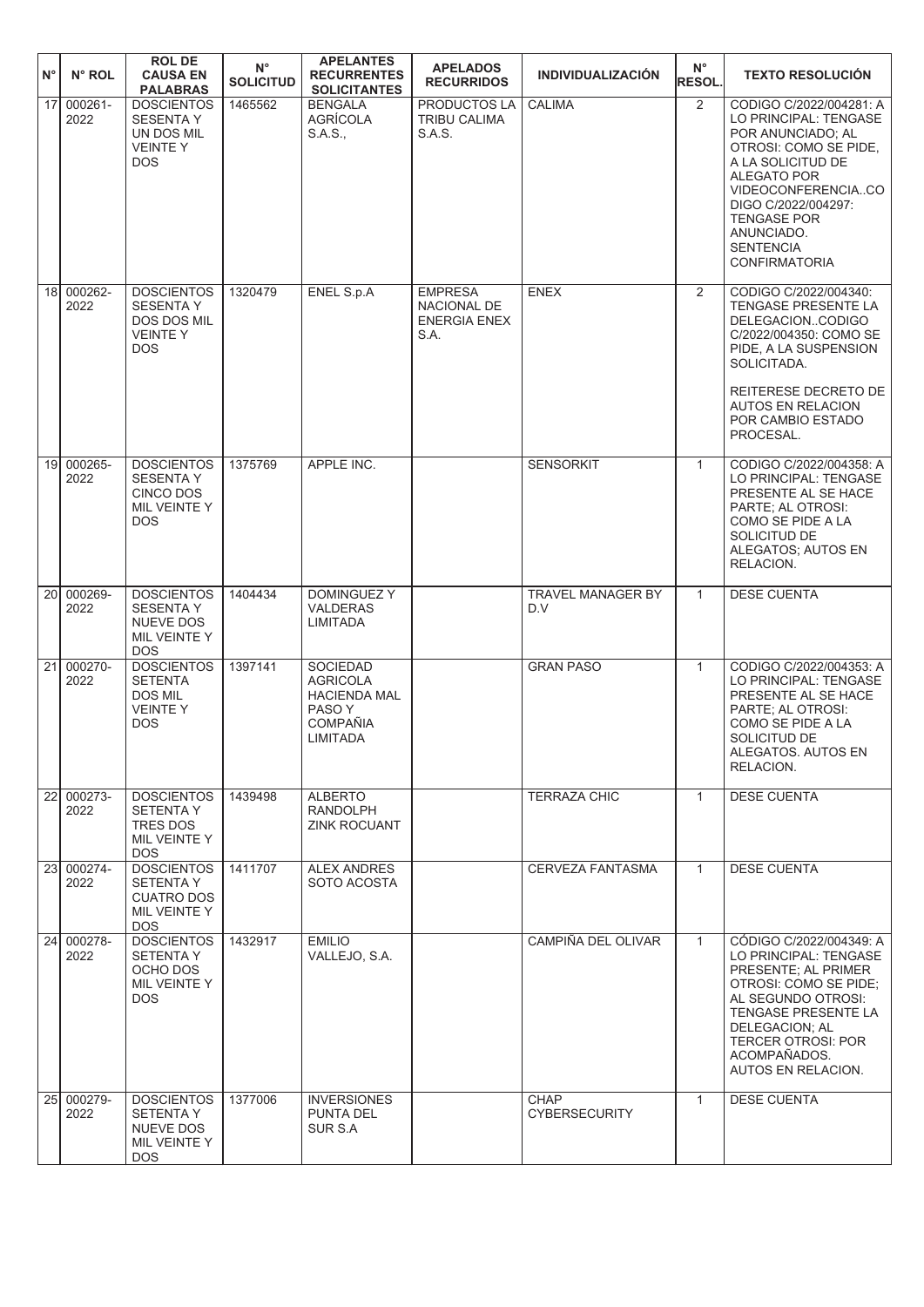| l N°            | N° ROL                      | <b>ROL DE</b><br><b>CAUSA EN</b><br><b>PALABRAS</b>                                         | $N^{\circ}$<br><b>SOLICITUD</b> | <b>APELANTES</b><br><b>RECURRENTES</b><br><b>SOLICITANTES</b> | <b>APELADOS</b><br><b>RECURRIDOS</b> | <b>INDIVIDUALIZACIÓN</b>                                                                                                                                                                                                                                                                                                                                                                                                                                   | $N^{\circ}$<br><b>RESOL.</b> | <b>TEXTO RESOLUCIÓN</b> |
|-----------------|-----------------------------|---------------------------------------------------------------------------------------------|---------------------------------|---------------------------------------------------------------|--------------------------------------|------------------------------------------------------------------------------------------------------------------------------------------------------------------------------------------------------------------------------------------------------------------------------------------------------------------------------------------------------------------------------------------------------------------------------------------------------------|------------------------------|-------------------------|
|                 | $26 \ 000281 -$<br>2022     | <b>DOSCIENTOS</b><br><b>OCHENTA Y</b><br>UN DOS MIL<br><b>VEINTEY</b><br><b>DOS</b>         | 1398052                         | <b>IVOTEC SPA</b>                                             |                                      | <b>CELEBRAT</b>                                                                                                                                                                                                                                                                                                                                                                                                                                            | $\mathbf{1}$                 | <b>DESE CUENTA</b>      |
| $\overline{27}$ | 000282-<br>2022             | <b>DOSCIENTOS</b><br><b>OCHENTA Y</b><br><b>DOS DOS MIL</b><br><b>VEINTEY</b><br><b>DOS</b> | 1411343                         | POCURO S.A.                                                   |                                      | <b>BONIMARKET</b>                                                                                                                                                                                                                                                                                                                                                                                                                                          | $\mathbf{1}$                 | <b>DESE CUENTA</b>      |
| 28 <sup>1</sup> | 000284-<br>2022             | <b>DOSCIENTOS</b><br><b>OCHENTA Y</b><br><b>CUATRO DOS</b><br>MIL VEINTE Y<br><b>DOS</b>    | 1431027                         | <b>CASASY</b><br><b>CASAS</b><br><b>LIMITADA</b>              |                                      | CASAS & CASAS                                                                                                                                                                                                                                                                                                                                                                                                                                              | $\mathbf{1}$                 | <b>DESE CUENTA</b>      |
|                 | $\sqrt{29}$ 000288-<br>2022 | <b>DOSCIENTOS</b><br><b>OCHENTA Y</b><br>OCHO DOS<br>MIL VEINTE Y<br><b>DOS</b>             | 201903918                       | <b>DASLAV</b><br><b>BLAZEVIC</b><br><b>CABACH</b>             |                                      | <b>TIRA PORTA CLAVOS</b><br><b>PARA CARRETES</b><br><b>CILINDRICOS EN</b><br><b>CLAVADORAS</b><br>NEUMÁTICA QUE<br><b>COMPRENDE UNA</b><br><b>BANDA LONGITUDINAL</b><br><b>LAMINAR QUE</b><br>PRESENTA UNAS<br><b>ABERTURAS</b><br><b>CENTRALES</b><br><b>RECTANGULARES, Y</b><br>PRESENTA EN AMBOS<br><b>COSTADOS</b><br>PERIMETRALES UNA<br>PLURALIDAD DE<br>CABEZALES DE<br><b>ENGANCHE CON</b><br><b>ALETAS CON</b><br><b>EXTREMO EN FORMA</b><br>DE U | $\mathbf{1}$                 | AUTOS EN RELACION.      |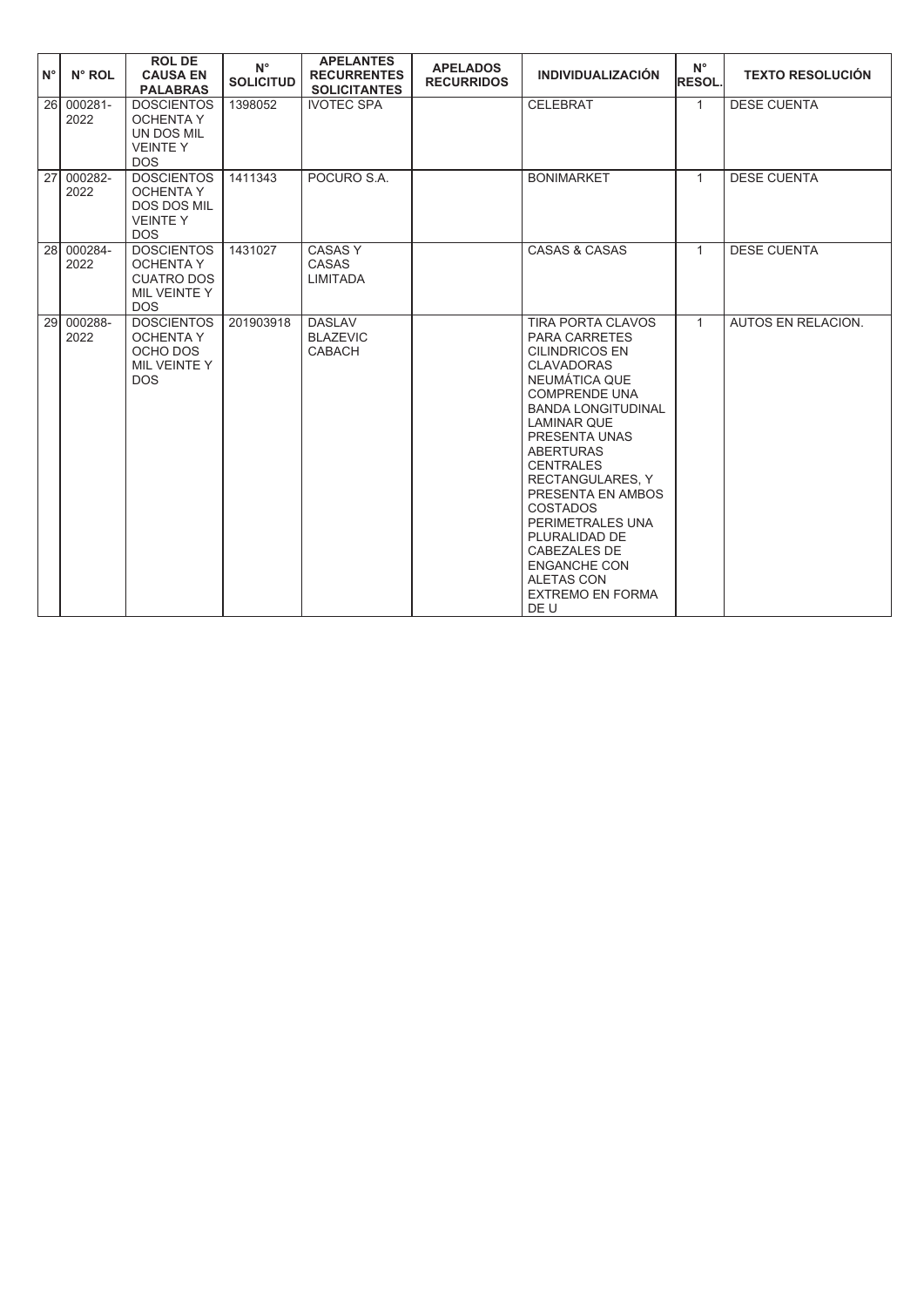| $N^{\circ}$     | N° ROL             | <b>ROL DE</b><br><b>CAUSA EN</b><br><b>PALABRAS</b>                            | $N^{\circ}$<br><b>SOLICITUD</b> | <b>APELANTES</b><br><b>RECURRENTES</b><br><b>SOLICITANTES</b>                                                           | <b>APELADOS</b><br><b>RECURRIDOS</b> | INDIVIDUALIZACIÓN                                                                                                                                                                                                                                                                                                                                                                                                                                                                                                                                                                                                                                                                                                                                                                                                                                                                                                                                                                        | $N^{\circ}$<br><b>RESOL.</b> | <b>TEXTO RESOLUCIÓN</b>   |
|-----------------|--------------------|--------------------------------------------------------------------------------|---------------------------------|-------------------------------------------------------------------------------------------------------------------------|--------------------------------------|------------------------------------------------------------------------------------------------------------------------------------------------------------------------------------------------------------------------------------------------------------------------------------------------------------------------------------------------------------------------------------------------------------------------------------------------------------------------------------------------------------------------------------------------------------------------------------------------------------------------------------------------------------------------------------------------------------------------------------------------------------------------------------------------------------------------------------------------------------------------------------------------------------------------------------------------------------------------------------------|------------------------------|---------------------------|
| 30 <sup>1</sup> | 000289-<br>2022    | <b>DOSCIENTOS</b><br>OCHENTA Y<br>NUEVE DOS<br>MIL VEINTE Y<br><b>DOS</b>      | 202000199                       | SAWANT, ARUN<br>VITTHAL                                                                                                 |                                      | <b>COMPOSICIÓN</b><br><b>GRANULAR</b><br><b>DISPERSABLE EN</b><br>AGUA,<br><b>CARACTERIZADA</b><br>PORQUE COMPRENDE<br>AL MENOS UN ALGA Y<br>AL MENOS UNO DE<br><b>EXCIPIENTE</b><br>AGROQUIMICO QUE<br><b>COMPRENDE AL</b><br>MENOS UNO O MÁS DE<br>TENSIOACTIVO,<br><b>AGLUTINANTE O</b><br>DESINTEGRANTE, EN<br>DONDE LA RELACIÓN<br>EN PESO DE ALGAS<br>CON AL MENOS UNO<br>DE TENSIOACTIVO,<br><b>AGLUTINANTE O</b><br><b>DESINTEGRANTE ES</b><br>99:1 A 1:99 EN DONDE<br><b>LAS ALGAS</b><br>COMPRENDEN 0.1% A<br>90% EN PESO DE LA<br>COMPOSICIÓN TOTAL,<br>Y ESPECIFICACIONES<br>DE ESTA. SE REFIERE<br>TAMBIÉN AL MÉTODO<br>DE ELABORACIÓN DE<br>LA MISMA, SU USO<br>COMO COMPOSICIÓN<br>FERTILIZANTE,<br>NUTRITIVA (DE<br>PLANTAS),<br>FORTALECEDORA DE<br>PLANTAS,<br><b>ACONDICIONADORA</b><br>DEL SUELO.<br><b>COMPOSICIÓN</b><br>POTENCIADORA DE<br><b>RENDIMIENTO Y</b><br>PROTECTORA DE<br>PLANTAS, Y AL<br>MÉTODO QUE<br>PERMITE LA<br>EJECUCIÓN DE DICHO<br><b>USO</b> | $\mathbf{1}$                 | <b>AUTOS EN RELACION.</b> |
| 31              | 000290-<br>2022    | <b>DOSCIENTOS</b><br><b>NOVENTA</b><br>DOS MIL<br><b>VEINTEY</b><br><b>DOS</b> | 1431446                         | <b>NICOLE</b><br>PAULINA ROJAS<br><b>RIVEROS</b>                                                                        |                                      | <b>MASTERS</b><br>ACADEMY.CL                                                                                                                                                                                                                                                                                                                                                                                                                                                                                                                                                                                                                                                                                                                                                                                                                                                                                                                                                             | $\mathbf{1}$                 | <b>DESE CUENTA</b>        |
|                 | 32 000291-<br>2022 | <b>DOSCIENTOS</b><br>NOVENTA Y<br>UN DOS MIL<br><b>VEINTEY</b><br>DOS.         | 1393957                         | <b>SOCIEDAD</b><br>CENTRO DE<br><b>ESTUDIOS E</b><br><b>INGENIERIA</b><br><b>CEING Y</b><br><b>COMPAÑIA</b><br>LIMITADA |                                      | <b>CEING</b>                                                                                                                                                                                                                                                                                                                                                                                                                                                                                                                                                                                                                                                                                                                                                                                                                                                                                                                                                                             | $\mathbf{1}$                 | <b>DESE CUENTA</b>        |
|                 | 33 000293-<br>2022 | <b>DOSCIENTOS</b><br>NOVENTA Y<br>TRES DOS<br>MIL VEINTE Y<br>DOS.             | 201400909                       | <b>OTSUKA</b><br>PHARMACEUTICALCHILE S.A.<br>CO., LTD.                                                                  | <b>LABORATORIO</b>                   | UNA TABLETA QUE<br>COMPRENDE 7-[4-(4-<br>BENZO[B]TIOFEN-4-IL-<br>PIPERAZIN-1-<br>IL)BUTOXI]-1H-<br>QUINOLIN-2-ONA, Y<br><b>EXCIPIENTES,</b><br><b>METODO PARA</b><br>PRODUCIR LA<br>TABLETA; UTIL EN EL<br><b>TRATAMIENTO DE</b><br><b>ENFERMEDADES</b><br>NEUROLOGICAS.                                                                                                                                                                                                                                                                                                                                                                                                                                                                                                                                                                                                                                                                                                                 | $\mathbf{1}$                 | AUTOS EN RELACION.        |